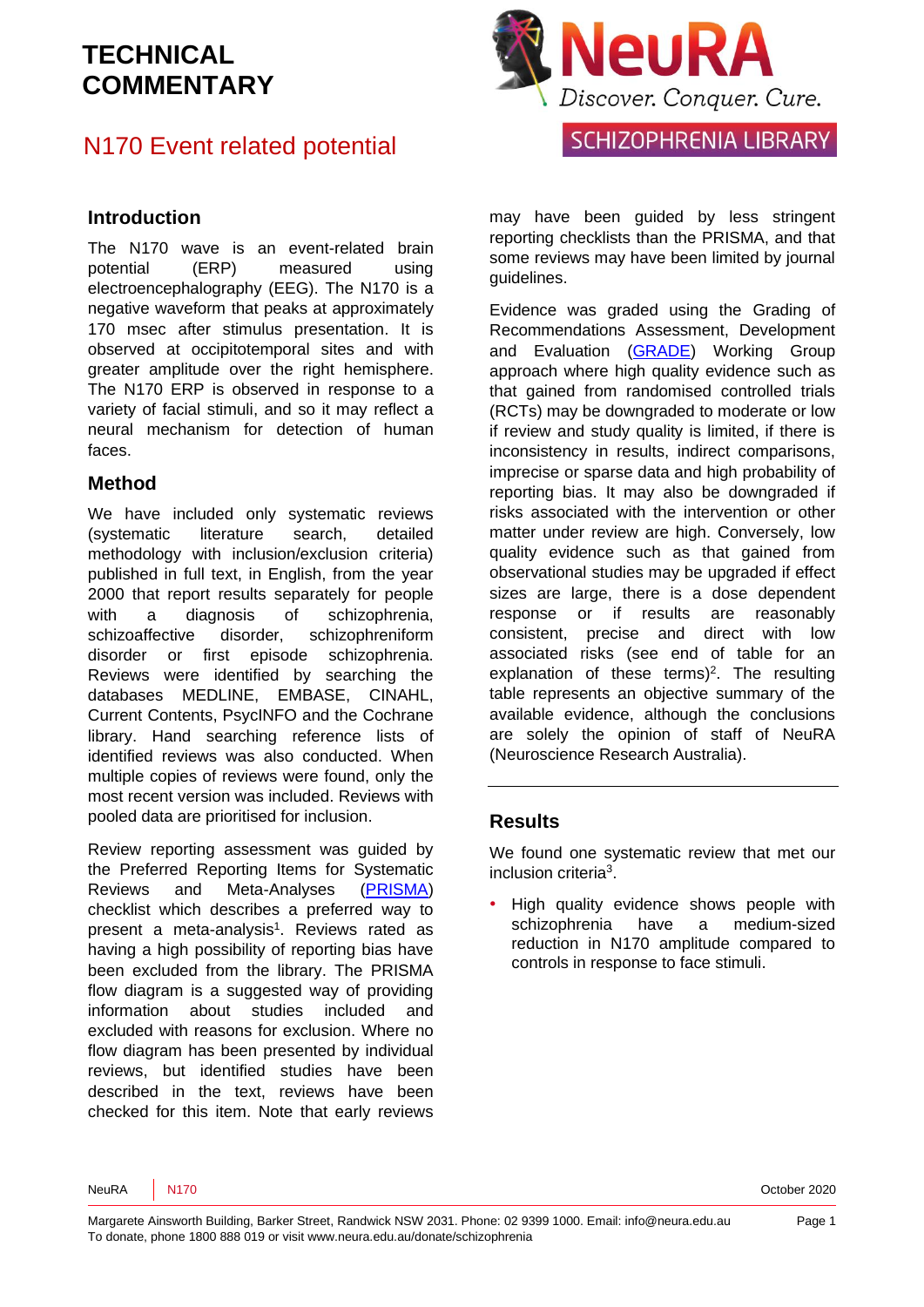N170 Event related potential

# **JeuRA** Discover. Conquer. Cure.

# SCHIZOPHRENIA LIBRARY

| McCleery A, Lee J, Joshi A, Wynn JK, Hellemann GS, Green MF<br>Meta-analysis of face processing event-related potentials in schizophrenia |                                                                                                                                                                               |
|-------------------------------------------------------------------------------------------------------------------------------------------|-------------------------------------------------------------------------------------------------------------------------------------------------------------------------------|
| <b>Biological Psychiatry 2015; 77(2): 116-26</b>                                                                                          |                                                                                                                                                                               |
| View review abstract online                                                                                                               |                                                                                                                                                                               |
| Comparison                                                                                                                                | N170 amplitude in people with schizophrenia vs. controls.                                                                                                                     |
| <b>Summary of evidence</b>                                                                                                                | High quality evidence (large sample, consistent, precise, direct)<br>shows people with schizophrenia have a medium-sized reduction<br>in N170 amplitude compared to controls. |
| N170 amplitude                                                                                                                            |                                                                                                                                                                               |
| The amplitude of N170 in response to face stimuli was significantly smaller in patients than controls;                                    |                                                                                                                                                                               |
| 21 studies, N = 856, $q = 0.64$ , 95%CI 0.49 to 0.78, $p < 0.001$                                                                         |                                                                                                                                                                               |
| There were no differences in effect size according to different face stimuli (e.g. emotional vs. non-<br>emotional or no judgment).       |                                                                                                                                                                               |
| There was no indication of a publication bias.                                                                                            |                                                                                                                                                                               |
| Consistency in results <sup>‡</sup>                                                                                                       | Authors report data is consistent.                                                                                                                                            |
| <b>Precision in results</b> <sup>§</sup>                                                                                                  | Precise                                                                                                                                                                       |
| Directness of results                                                                                                                     | <b>Direct</b>                                                                                                                                                                 |

#### Explanation of acronyms

CI = confidence interval, EEG = electroencephalogram, ERP = event-related potential, *g* = standardized mean differences,  $N =$  number of participants,  $p =$  statistical probability of obtaining that result ( $p < 0.05$  generally regarded as significant), vs. = versus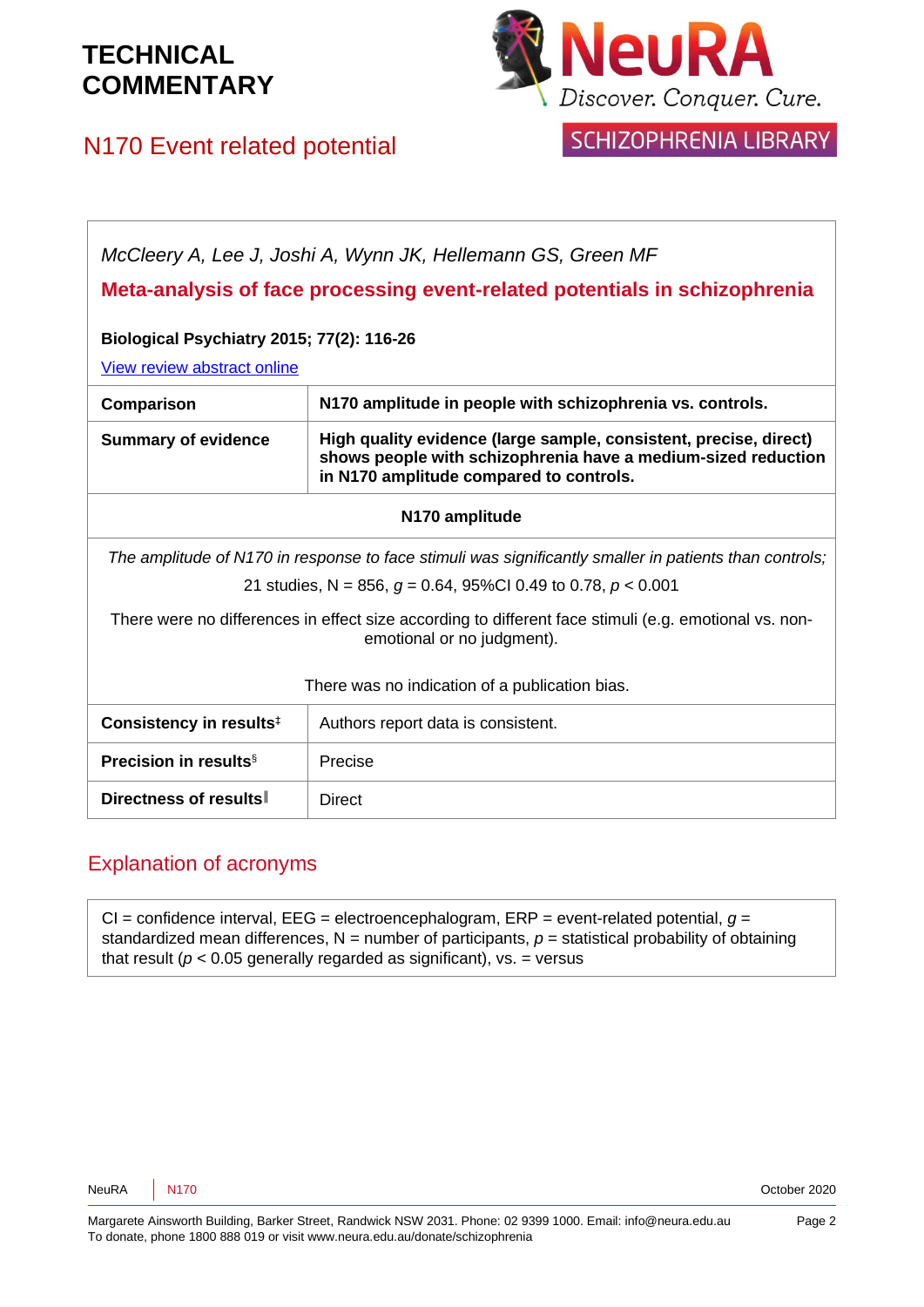## N170 Event related potential

#### Explanation of technical terms

- \* Bias has the potential to affect reviews of both RCT and observational studies. Forms of bias include; reporting bias – selective reporting of results, publication bias - trials that are not formally published tend to show less effect than published trials, further if there are statistically significant differences between groups in a trial, these trial results tend to get published before those of trials without significant differences; language bias – only including English language reports; funding bias - source of funding for the primary research with selective reporting of results within primary studies; outcome variable selection bias; database bias including reports from some databases and not others; citation bias - preferential citation of authors. Trials can also be subject to bias when evaluators are not blind to treatment condition and selection bias of participants if trial samples are small<sup>4</sup>.
- † Different effect measures are reported by different reviews.

Weighted mean difference scores refer to mean differences between treatment and comparison groups after treatment (or occasionally pre to post treatment) and in a randomised trial there is an assumption that both groups are comparable on this measure prior to treatment. Standardised mean differences are divided by the pooled standard deviation (or the standard deviation of one group when groups are homogenous) which allows results from different scales to be combined and compared. Each study's mean difference is then given a weighting depending on the size of the sample and the variability in the data. 0.2 represents a small



effect, 0.5 a medium effect, and 0.8 and over represents a large treatment effect<sup>4</sup>.

Reliability and validity refers to how accurate the instrument is. Sensitivity is the proportion of actual positives that are correctly identified (100% sensitivity = correct identification of all actual positives) and specificity is the proportion of negatives that are correctly identified  $(100\%$  specificity = not identifying anyone as positive if they are truly not).

Odds ratio (OR) or relative risk (RR) refers to the probability of a reduction  $($  1) or an increase (> 1) in a particular outcome in a treatment group, or a group exposed to a risk factor, relative to the comparison group. For example, a RR of 0.75 translates to a reduction in risk of an outcome of 25% relative to those not receiving the treatment or not exposed to the risk factor. Conversely, an RR of 1.25 translates to an increased risk of 25% relative to those not receiving treatment or not having been exposed to a risk factor. An RR or OR of 1.00 means there is no difference between groups. A medium effect is considered if  $RR > 2$  or  $< 0.5$  and a large effect if  $RR > 5$  or  $< 0.2<sup>5</sup>$ . InOR stands for logarithmic OR where a lnOR of 0 shows no difference between groups. Hazard ratios measure the effect of an explanatory variable on the hazard or risk of an event.

Correlation coefficients (eg, r) indicate the strength of association or relationship between variables. They are an indication of prediction, but do not confirm causality due to possible and often unforseen confounding variables. An r of 0.10 represents a weak association, 0.25 a medium association and 0.40 and over represents a strong association. Unstandardised (*b*) regression coefficients indicate the average change in the dependent variable associated with a 1 unit change in the dependent variable, statistically controlling for the other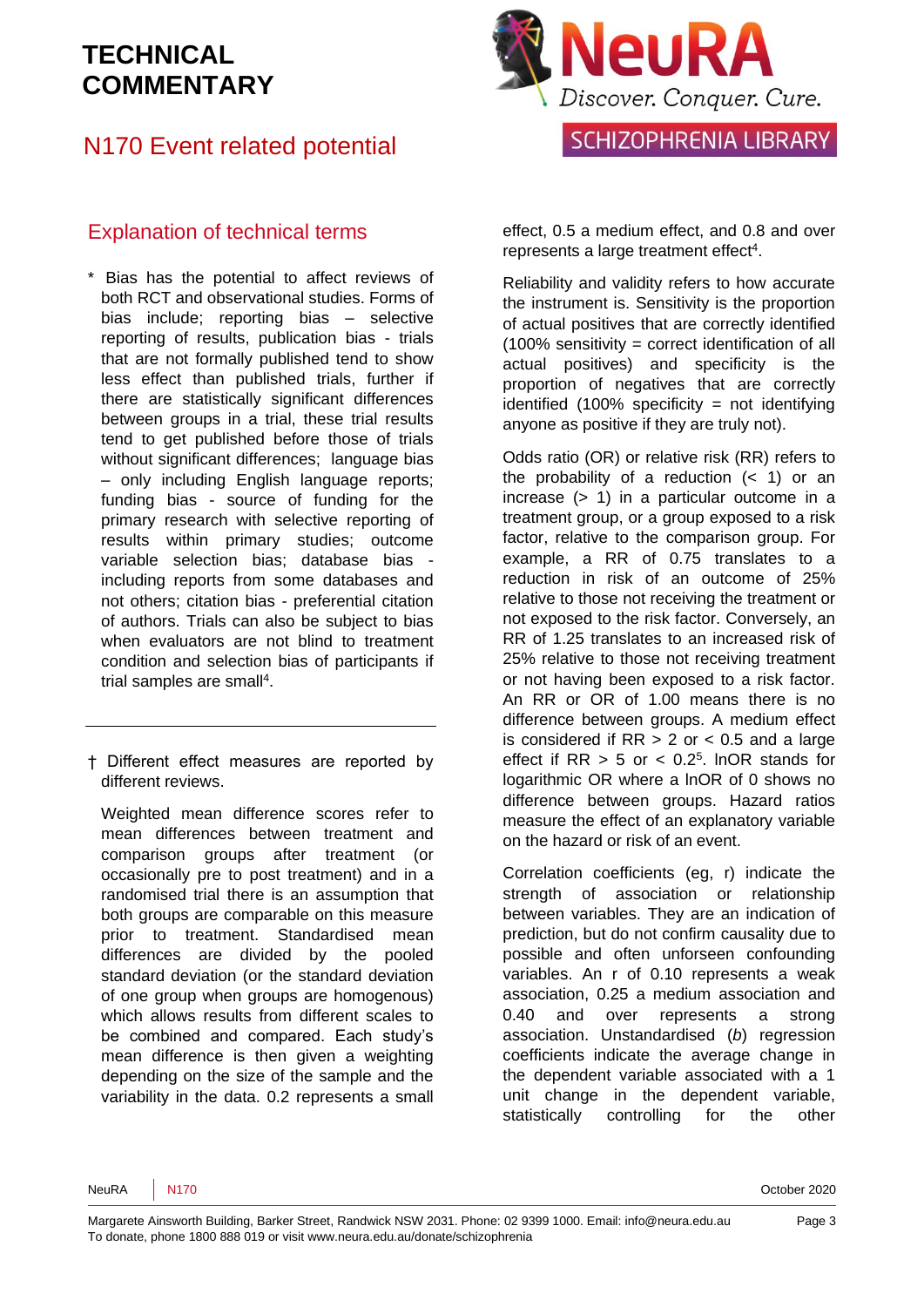## N170 Event related potential

independent variables. Standardised regression coefficients represent the change being in units of standard deviations to allow comparison across different scales.

Prevalence refers to how many existing cases there are at a particular point in time. Incidence refers to how many new cases there are per population in a specified time period. Incidence is usually reported as the number of new cases per 100,000 people per year. Alternatively some studies present the number of new cases that have accumulated over several years against a person-years denominator. This denominator is the sum of individual units of time that the persons in the population are at risk of becoming a case. It takes into account the size of the underlying population sample and its age structure over the duration of observation.

‡ Inconsistency refers to differing estimates of treatment effect across studies (i.e. heterogeneity or variability in results) that is not explained by subgroup analyses and therefore reduces confidence in the effect estimate. I² is the percentage of the variability in effect estimates that is due to heterogeneity rather than sampling error (chance) - 0% to 40%: heterogeneity might not be important, 30% to 60%: may represent moderate heterogeneity, 50% to 90%: may represent substantial heterogeneity and 75% to 100%: considerable heterogeneity. I² can be calculated from Q (chi-square) for the test of heterogeneity with the following formula;

$$
l^2 = \left(\frac{Q - df}{Q}\right) \times 100\%
$$

§ Imprecision refers to wide confidence intervals indicating a lack of confidence in the effect estimate. Based on GRADE recommendations, a result for continuous



## SCHIZOPHRENIA LIBRARY

data (standardised mean differences, not weighted mean differences) is considered imprecise if the upper or lower confidence limit crosses an effect size of 0.5 in either direction, and for binary and correlation data, an effect size of 0.25. GRADE also recommends downgrading the evidence when sample size is smaller than 300 (for binary data) and 400 (for continuous data), although for some topics, this criteria should be relaxed<sup>6</sup>.

║ Indirectness of comparison occurs when a comparison of intervention A versus B is not available but A was compared with C and B was compared with C, which allows indirect comparisons of the magnitude of effect of A versus B. Indirectness of population, comparator and or outcome can also occur when the available evidence regarding a particular population, intervention, comparator, or outcome is not available so is inferred from available evidence. These inferred treatment effect sizes are of lower quality than those gained from head-to-head comparisons of A and B.

NeuRA N170 October 2020

Margarete Ainsworth Building, Barker Street, Randwick NSW 2031. Phone: 02 9399 1000. Email: info@neura.edu.au To donate, phone 1800 888 019 or visit www.neura.edu.au/donate/schizophrenia